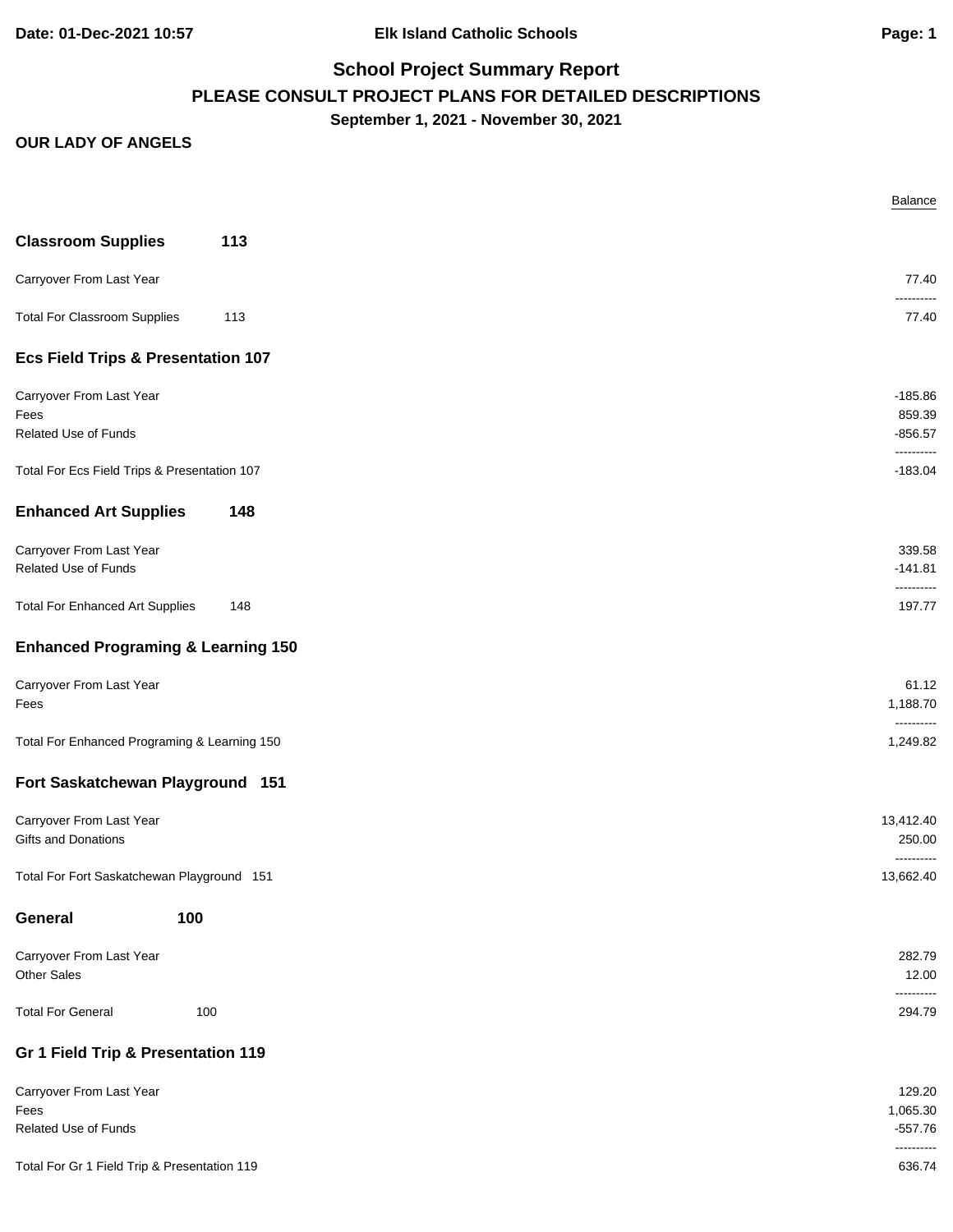**Date: 01-Dec-2021 10:57 Elk Island Catholic Schools Page: 2**

# **School Project Summary Report PLEASE CONSULT PROJECT PLANS FOR DETAILED DESCRIPTIONS September 1, 2021 - November 30, 2021**

|                                              |     | Balance                |
|----------------------------------------------|-----|------------------------|
| Gr 2 Field Trip & Presentation 120           |     |                        |
| Carryover From Last Year                     |     | 52.92                  |
| Fees                                         |     | 485.03                 |
| <b>Related Use of Funds</b>                  |     | $-147.75$              |
| Total For Gr 2 Field Trip & Presentation 120 |     | ----------<br>390.20   |
| Gr 3 Field Trip & Presentation 121           |     |                        |
| Fees                                         |     | 1,574.62               |
| Total For Gr 3 Field Trip & Presentation 121 |     | ----------<br>1,574.62 |
| Gr 4 Field Trip & Presentation 122           |     |                        |
| Carryover From Last Year                     |     | 13.49                  |
| Fees                                         |     | 769.23<br>----------   |
| Total For Gr 4 Field Trip & Presentation 122 |     | 782.72                 |
| <b>Kanga Pouches</b>                         | 101 |                        |
| Carryover From Last Year                     |     | $-248.40$              |
| Fees                                         |     | 587.50                 |
|                                              |     | ----------             |
| <b>Total For Kanga Pouches</b>               | 101 | 339.10                 |
| Learning Common & Makerspace 116             |     |                        |
| Carryover From Last Year                     |     | 532.38                 |
| <b>Other Sales</b>                           |     | 132.85                 |
| Related Use of Funds                         |     | $-111.74$              |
| Total For Learning Common & Makerspace 116   |     | ----------<br>553.49   |
| Library                                      | 127 |                        |
| Carryover From Last Year                     |     | 205.17                 |
| Fees                                         |     | 1,693.75               |
|                                              |     | ----------             |
| <b>Total For Library</b>                     | 127 | 1,898.92               |
| <b>Library Bags</b>                          | 102 |                        |
| Carryover From Last Year                     |     | 139.07                 |
| Fees                                         |     | 89.00                  |
| Related Use of Funds                         |     | $-102.80$              |
| <b>Total For Library Bags</b>                | 102 | ----------<br>125.27   |
|                                              |     |                        |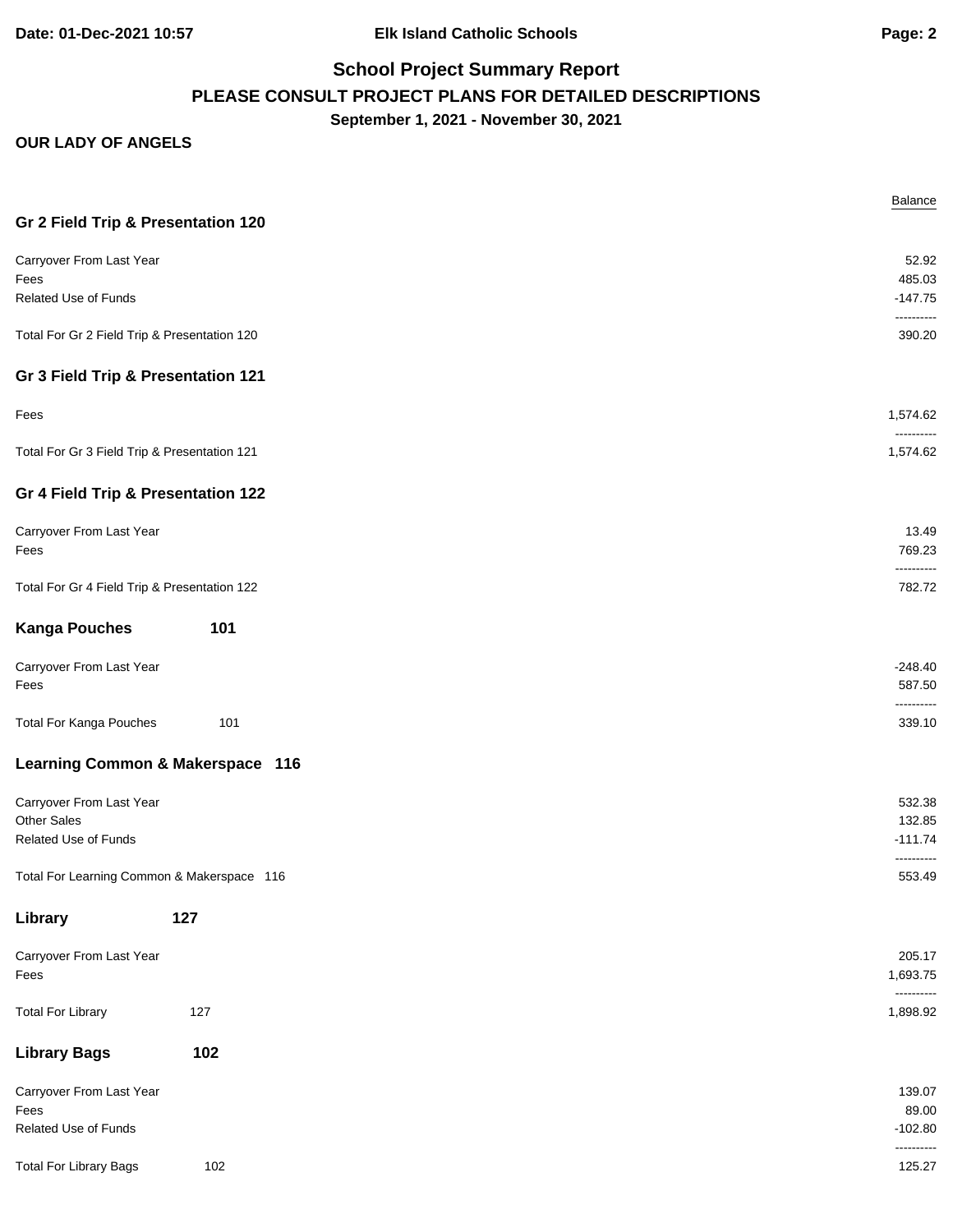**Date: 01-Dec-2021 10:57 Elk Island Catholic Schools Page: 3**

## **School Project Summary Report PLEASE CONSULT PROJECT PLANS FOR DETAILED DESCRIPTIONS September 1, 2021 - November 30, 2021**

|                                                                 |     | Balance                             |
|-----------------------------------------------------------------|-----|-------------------------------------|
| <b>Psc General</b>                                              | 140 |                                     |
| Carryover From Last Year<br>Related Use of Funds                |     | 1,345.89<br>$-527.51$<br>---------- |
| <b>Total For Psc General</b>                                    | 140 | 818.38                              |
| <b>Psc Hot Lunch Program</b>                                    | 146 |                                     |
| Carryover From Last Year                                        |     | 5,248.13<br>----------              |
| Total For Psc Hot Lunch Program                                 | 146 | 5,248.13                            |
| <b>Psc Milk Program</b>                                         | 147 |                                     |
| Carryover From Last Year                                        |     | 2,403.72<br>----------              |
| Total For Psc Milk Program                                      | 147 | 2,403.72                            |
| <b>Recorders</b>                                                | 123 |                                     |
| Fees<br>Related Use of Funds                                    |     | 222.50<br>$-276.40$<br>----------   |
| <b>Total For Recorders</b>                                      | 123 | $-53.90$                            |
| <b>School Lunch Program</b>                                     | 130 |                                     |
| Carryover From Last Year<br>Other Sales<br>Related Use of Funds |     | 55.58<br>889.01<br>$-606.24$        |
| Total For School Lunch Program                                  | 130 | ----------<br>338.35                |
| <b>Social Justice Projects</b>                                  | 137 |                                     |
| Carryover From Last Year<br>Related Use of Funds                |     | 2,548.85<br>$-444.00$<br>---------- |
| <b>Total For Social Justice Projects</b>                        | 137 | 2,104.85                            |
| <b>Student Agenda</b>                                           | 103 |                                     |
| Carryover From Last Year<br>Fees                                |     | 83.48<br>8.00<br>-------            |
| <b>Total For Student Agenda</b>                                 | 103 | 91.48                               |
| <b>Student Leadership</b>                                       | 199 |                                     |